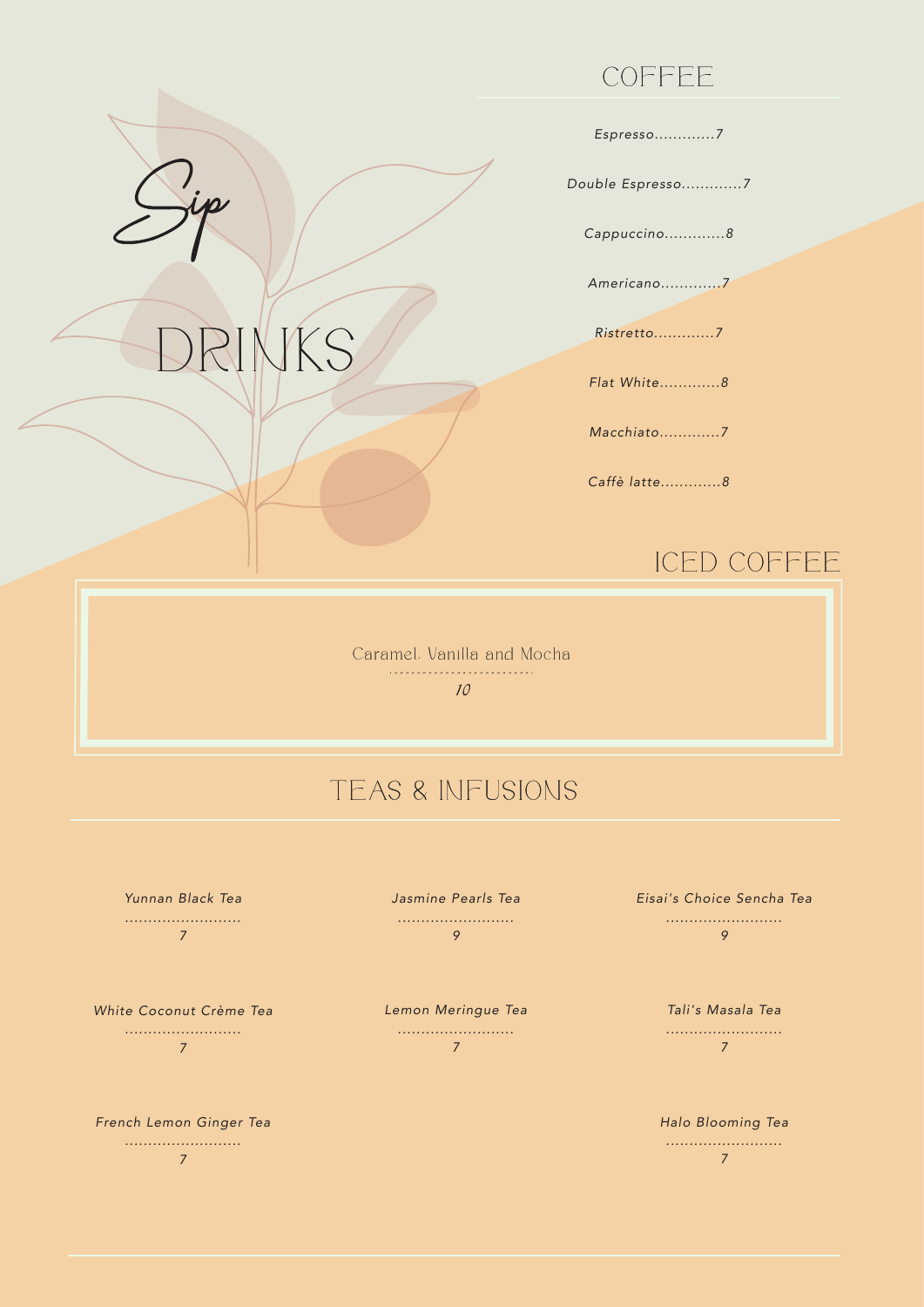# RINKS

#### FRESH SQUEEZED JUICES

.........................

*10*

Juice of the day

VEGETABLE JUICE

.........................

*10*

Fresh green juice of the day

#### **SMOOTHIES**

.........................

*12*

Sunshine smoothie Mango and coconut

#### MILKSHAKES

......................... *14*

Chocolate Coffee Shake Rich coffee and delicious chocolate unite for a mocha-inspired shake

Plant-based Shake Plant-based protein and almond milkshake

#### KOMBUCHA

......................... *7*

Passion fruit and mango

#### ICED TEAS

.........................

### *8*

Iced tea of the day

#### TEA-BASED COCKTAIL

#### ......................... *20*

Sip lemon drop Beefeater24, green tea, clarified blood orange purée, simple syrup, lemon juice

### BEERS

Tiger *10*

Heineken *10*

Corona *12*

Brew Dog Punk Ipa *14*

SOFT DRINKS

Coca Cola *5*

Coca Cola light *5*

Coca Cola zero *5*

Sprite *5*

Fanta *5*

#### WATER

Hilton still water *4*

Hilton sparkling water *4*

San Pellegrino *8*

Acqua Panna *8*